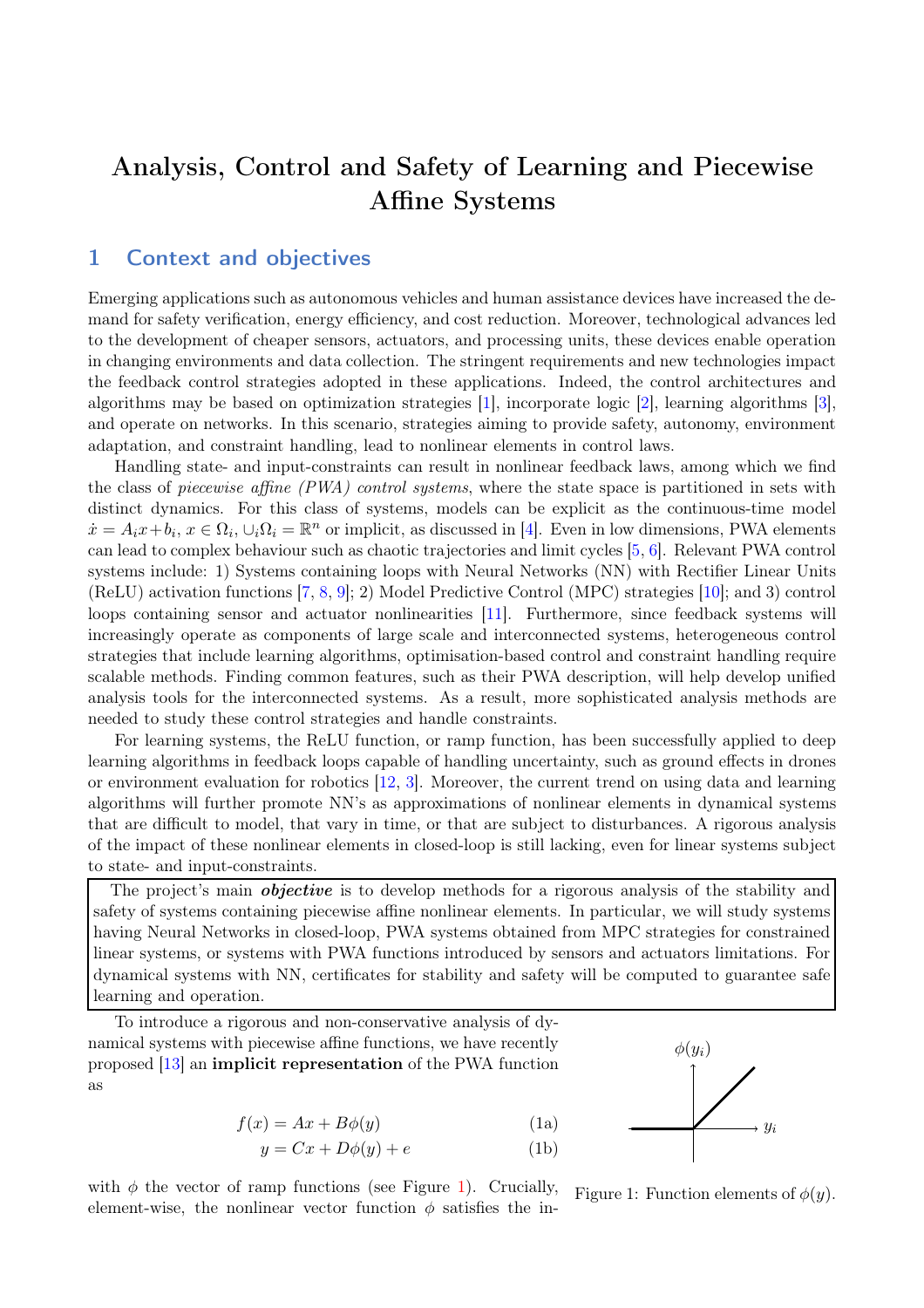<span id="page-1-0"></span>equalities

$$
\phi(y) \ge 0, \ (\phi(y) - y) \ge 0, \ \phi(y)(\phi(y) - y) = 0,\tag{2}
$$

which are linear complementarity properties obtained with the Karush-Kuhn-Tucker optimality conditions [\[14\]](#page-3-12). Using KKT conditions for Quadratic Programs as in [\[10\]](#page-3-8), we can cast MPC laws as [\(1b\)](#page-1-0), namely, in terms of ramp functions. We have recently shown [\[15\]](#page-3-13) that the implicit relation in [\(1b\)](#page-1-0) can generate a set-valued step function, thus enabling the representation of discontinuous PWA functions.

The ability to describe discontinuous functions with [\(1\)](#page-0-0) is key to study control laws described by automata [\[16\]](#page-3-14) or actuators able to deliver a finite set of inputs or composed by switches and relays [\[17,](#page-3-15) [18\]](#page-3-16). In this case, state feedback laws can be given in terms of a partition of the state-space where each input level is active.

The main existing methods to analyse stability, robustness, and safety for piecewise affine systems are based on Lyapunov analysis. A Lyapunov function or a storage function is then the certificate for the studied properties. The current analysis methods using explicit representations are limited to a few state variables or sets in the partition. The framework we propose will circumvent these difficulties as piecewise quadratic Lyapunov functions are naturally inherited by encapsulating the PWA terms in generalised quadratic forms [\[13,](#page-3-11) [15\]](#page-3-13). The main advantage of such a structure is a convex optimisation formulation for the studied problems thanks to the relations [\(2\)](#page-1-0) as in [\[13,](#page-3-11) [19\]](#page-3-17).

Even though the analysis of activation functions in NN as sector nonlinearities has already been proposed [\[20\]](#page-3-18), the exact description of the ramp function using [\(2\)](#page-1-0) and the use of Piecewise Quadratic functions together with scalable computational methods gives new perspectives for the analysis of learn-ing systems [\[19\]](#page-3-17). Following a similar direction, the relations [\(2\)](#page-1-0) have recently been used in the reachability analysis of static maps for sets of inputs [\[7\]](#page-3-5). The effects of ReLU elements in a dynamical system with state and actuator constraints have yet to be rigorously studied. In the case of feedforward ReLU NN with an arbitrary number of layers, the NN is directly in the form [\(1\)](#page-0-1) with [\(1b\)](#page-1-0) presenting a strict block-triangular D matrix, which implies that  $(1b)$  leads to an *explicit* PWA representation expressed in terms of ramp functions. An important question is whether it is possible to convert between this explicit and an implicit, but more compact, expression. A strict block-triangular D simplifies the solution to  $(1b)$ ; however, a compact expression can be suitable for embedded controls since it can reduce the memory requirements for storage and evaluation.

The above question is related to the search of  $NN$  to represent MPC control laws [\[21,](#page-3-19) [22\]](#page-3-20). MPC laws have an explicit PWA representation, and their evaluation requires the solution of a point location problem that may not be scalable [\[23,](#page-3-21) [24,](#page-3-22) [25\]](#page-3-23). Alternatives to speed up the function evaluation are sought. Searching for feedforward ReLU NNs to approximate MPC (thus yielding a structured matrix D in [\(1b\)](#page-1-0)) provides PWA functions that only apply simple operations, leading to faster function evaluation. Therefore, establishing a method to convert between an implicit and compact representation of a PWA function [\(1\)](#page-0-1) to an explicit but structured and larger representation of the same function will avoid function approximation schemes [\[21,](#page-3-19) [27\]](#page-3-24).

In the context of a constrained set of operation, only local properties are required. Thus the mathematical tools have to be adapted to treat the regional analysis. For instance, the inequalities [\(2\)](#page-1-0) should be modified to hold only locally, in a region around the origin. When global results may not be obtained, assessing local properties, such as estimates of stability regions and local gains, will be performed similarly to the regional analysis of saturating systems [\[11,](#page-3-9) [19\]](#page-3-17). The regional analysis is of paramount importance for nonlinear systems, particularly for time-varying systems, like those described by online learning algorithms.

It is essential to evaluate the real-time implementation robustness to guarantee the efficiency of the PWA function evaluation. If the implicit equation [\(1b\)](#page-1-0) has to be solved in a real-time scenario to generate a control input, it might not be computed exactly, and the error in the solution acts as a disturbance. We will rely on the Input-to-State stability formalism to evaluate the impact of these numerical errors in the system trajectories. Another important robustness property is related to uncertainty in the partition of PWA functions, challenging to cope with existing stability analysis methods. The use of the implicit equation [\(1b\)](#page-1-0) to describe the partition helps parameterize its uncer-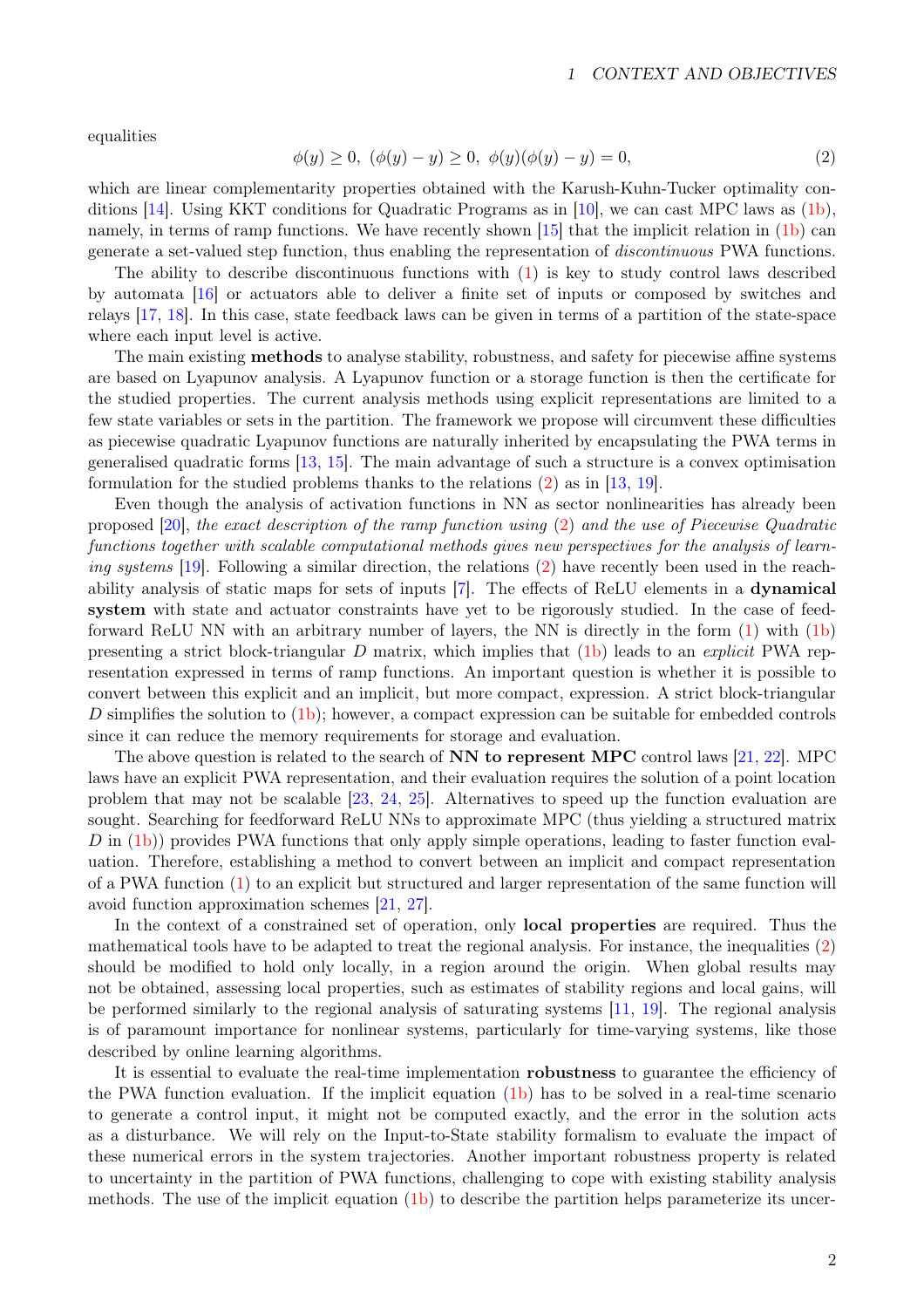tainty as parametric uncertainties in the matrices of [\(1b\)](#page-1-0). Finally, we will introduce state-dependent disturbances as envelopes of piecewise functions, a case of practical interest as in autonomous vehicle applications, where disturbances may vary according to the position (due to sensor precision depending on obstacle position).

The computation of invariant sets for robustness will also be used for safety assessment. The use the quadratic relations [\(2\)](#page-1-0) to verify piecewise quadratic inequalities, will also be used to compute invariant sets. These sets can characterise the nominal operation of quantised systems and describe reachable sets under disturbances. We can conclude that a trajectory is *safe* if the invariant sets do not intersect unsafe regions of the state space. A similar goal has been recently pursued in [\[28\]](#page-3-25). It is motivated by the fact that PWA systems stemming from NN must be certified since NN approximation properties may fail [\[29\]](#page-3-26). Such mismatch on a dynamical system may violate safety constraints. Also, in [\[19\]](#page-3-17) simple quadratic Lyapunov functions were studied for linear systems in feedback with NN controllers using Integral Quadratic Constraints (IQC).

To illustrate the theoretical and numerical methods yielding stability and safety certificates and robustness evaluation in terms of reachable sets, we will focus on the particular application of autonomous vehicles. This application is the most suitable for the studied problems since MPC [\[31\]](#page-3-27), thanks to its constraint handling capabilities, and reinforcement learning have been extensively used for path planning, and safety manoeuvres [\[32,](#page-3-28) [33,](#page-3-29) [34\]](#page-3-30). However, in most cases, only high-level kinematics models or abstraction, ignoring dynamics, have been studied [\[35,](#page-3-31) [36\]](#page-3-32) and safety as well as the stability analysis including sensor and actuator constraints are not carried out. More recently, an NN-based feedback controller has been applied to autonomous racing vehicles; however, it cannot guarantee safety [\[37\]](#page-3-33).

1.1 Main objectives Objective 1 - Stability and Safety for PWA and learning Systems: Closed loop modelling of systems with ReLU NN, MPC schemes and nonlinear actuators as PWA systems; Stability analysis with Lyapunov functions and Safety verification with Barrier functions for PWA systems. Application to NN with ReLU elements: Definition of Regions in the parameter space of the NN for safe learning; Objective 2 - Robustness for PWA functions and MPC: Reachability analysis in the discrete, continuous and Hybrid contexts; ISS analysis for PWA control errors, including MPC; Computation of invariant sets as methods for safety analysis; State-dependent uncertainty handling by PWA approximation; Objective 3 - Real-time implementation of PWA control laws: Strategies to implement of PWA functions under the form of [\(1b\)](#page-1-0); Relations between minimal and explicit representations; Comparison with current solution for the implicit absolute value equation. Objective 4 - Software development: Toolbox for PWA system analysis. Toolbox functionalities will include model conversion, reduction of PWA functions. Functions for regional and global stability, reachability, and safety assessment; Development, release and maintenance. Dissemination: Further to the scientific reports, the deliverables of the project are 1) scientific publications in the top journals of automatic control and applied mathematics; book chapters in specialised volumes; 2) release software as detailed in WP 4. 3) papers in top conferences and workshops of the field

## 2 Supervision

Giorgio VALMORBIDA (Associate Professor, CentraleSupélec, Laboratory of signals and systems (L2S) - Main advisor.

Antoine GIRARD (DR, CNRS, Laboratory of signals and systems (L2S)) - Co-advisor.

## References

<span id="page-2-0"></span><sup>[1]</sup> S. Vichik, M. Arcak, and F. Borrelli. Stability of an analog optimization circuit for quadratic programming. *Syst. & Cont. Let.*, 88:68  $-74, 2016$